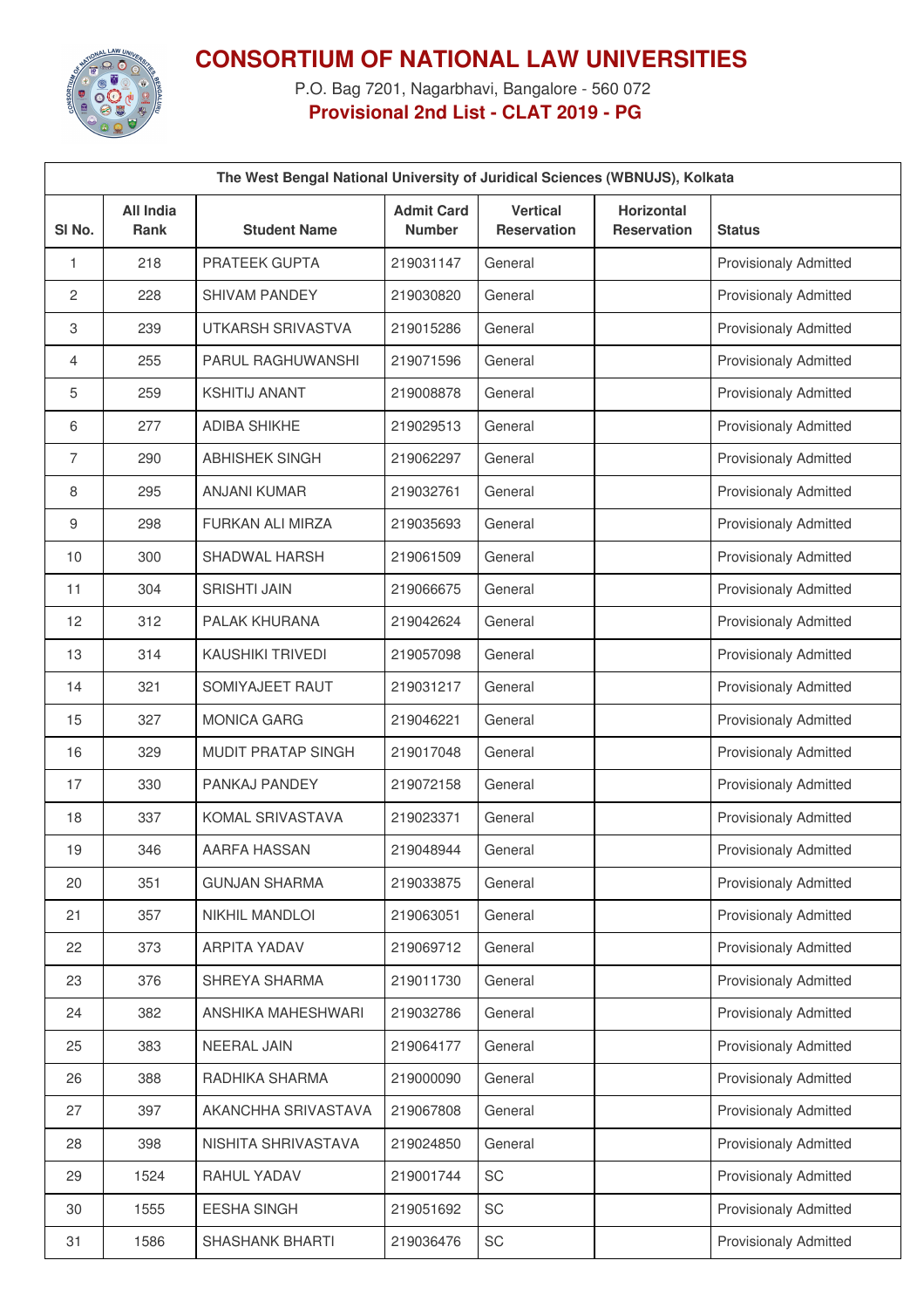| The West Bengal National University of Juridical Sciences (WBNUJS), Kolkata |                          |                                 |                                    |                                       |                                         |                              |
|-----------------------------------------------------------------------------|--------------------------|---------------------------------|------------------------------------|---------------------------------------|-----------------------------------------|------------------------------|
| SI No.                                                                      | All India<br><b>Rank</b> | <b>Student Name</b>             | <b>Admit Card</b><br><b>Number</b> | <b>Vertical</b><br><b>Reservation</b> | <b>Horizontal</b><br><b>Reservation</b> | <b>Status</b>                |
| 32                                                                          | 1615                     | <b>SUYASH</b>                   | 219066997                          | <b>SC</b>                             |                                         | <b>Provisionaly Admitted</b> |
| 33                                                                          | 1640                     | <b>SAURABH KUMAR</b>            | 219025367                          | <b>SC</b>                             |                                         | <b>Provisionaly Admitted</b> |
| 34                                                                          | 1660                     | A PRERNA MAHENDRA               | 219014274                          | <b>SC</b>                             |                                         | <b>Provisionaly Admitted</b> |
| 35                                                                          | 2010                     | THINLAY CHODEN<br><b>BHUTIA</b> | 219054730                          | <b>ST</b>                             |                                         | <b>Provisionaly Admitted</b> |
| 36                                                                          | 3032                     | <b>ARPITA GUPTA</b>             | 219030748                          | General                               | PWD <sup>*</sup>                        | <b>Provisionaly Admitted</b> |
| 37                                                                          | 3188                     | <b>BHAWANA MAPWAL</b>           | 219036562                          | <b>ST</b>                             |                                         | <b>Provisionaly Admitted</b> |
| 38                                                                          | 3274                     | ANAND EDWIN KHAKHA              | 219070767                          | <b>ST</b>                             |                                         | <b>Provisionaly Admitted</b> |
| 39                                                                          | 3504                     | RASHID ALAM                     | 219003362                          | General                               | PWD <sup>*</sup>                        | <b>Provisionaly Admitted</b> |

## **Status of provisionally admitted students in the first list - PG**

| The West Bengal National University of Juridical Sciences (WBNUJS), Kolkata |                                 |                                    |                                    |                                       |                                         |               |
|-----------------------------------------------------------------------------|---------------------------------|------------------------------------|------------------------------------|---------------------------------------|-----------------------------------------|---------------|
| SI No.                                                                      | <b>All India</b><br><b>Rank</b> | <b>Student Name</b>                | <b>Admit Card</b><br><b>Number</b> | <b>Vertical</b><br><b>Reservation</b> | <b>Horizontal</b><br><b>Reservation</b> | <b>Status</b> |
| 1                                                                           | $\overline{7}$                  | <b>ARNAB ROY</b>                   | 219018478                          | General                               |                                         | Vacant        |
| 2                                                                           | 94                              | POOJA PANWAR                       | 219027805                          | General                               |                                         | Vacant        |
| 3                                                                           | 96                              | YASHWARDHAN PRATAP<br><b>SINGH</b> | 219065603                          | General                               |                                         | Vacant        |
| 4                                                                           | 97                              | RAHUL KUMAR                        | 219011197                          | General                               |                                         | Vacant        |
| 5                                                                           | 98                              | <b>KARTIKAIY</b>                   | 219054467                          | General                               |                                         | Vacant        |
| 6                                                                           | 99                              | <b>ARUNBABY STEPHEN</b>            | 219038609                          | General                               |                                         | Vacant        |
| $\overline{7}$                                                              | 105                             | YASHDEEP CHAHAL                    | 219069910                          | General                               |                                         | Vacant        |
| 8                                                                           | 106                             | <b>SHREYA</b>                      | 219053436                          | General                               |                                         | Vacant        |
| 9                                                                           | 107                             | <b>ALISHA</b>                      | 219006870                          | General                               |                                         | Vacant        |
| 10                                                                          | 109                             | PARUL PADHI                        | 219014145                          | General                               |                                         | Vacant        |
| 11                                                                          | 112                             | <b>DEEKSHA MADAAN</b>              | 219049666                          | General                               |                                         | Vacant        |
| 12                                                                          | 116                             | PATRUNI SRILAKSHMI                 | 219020739                          | General                               |                                         | Vacant        |
| 13                                                                          | 124                             | <b>SHUBHAM MALVIYA</b>             | 219066928                          | General                               |                                         | Vacant        |
| 14                                                                          | 126                             | <b>ANMOL VASHISHT</b>              | 219068333                          | General                               |                                         | Vacant        |
| 15                                                                          | 133                             | <b>AMAN SHUKLA</b>                 | 219039684                          | General                               |                                         | Vacant        |
| 16                                                                          | 136                             | <b>AGNIVA GHOSH</b>                | 219042663                          | General                               |                                         | Vacant        |
| 17                                                                          | 143                             | <b>RAMAN VIRK</b>                  | 219035230                          | General                               |                                         | Vacant        |
| 18                                                                          | 151                             | PRERNA SINGH                       | 219040435                          | General                               |                                         | Vacant        |